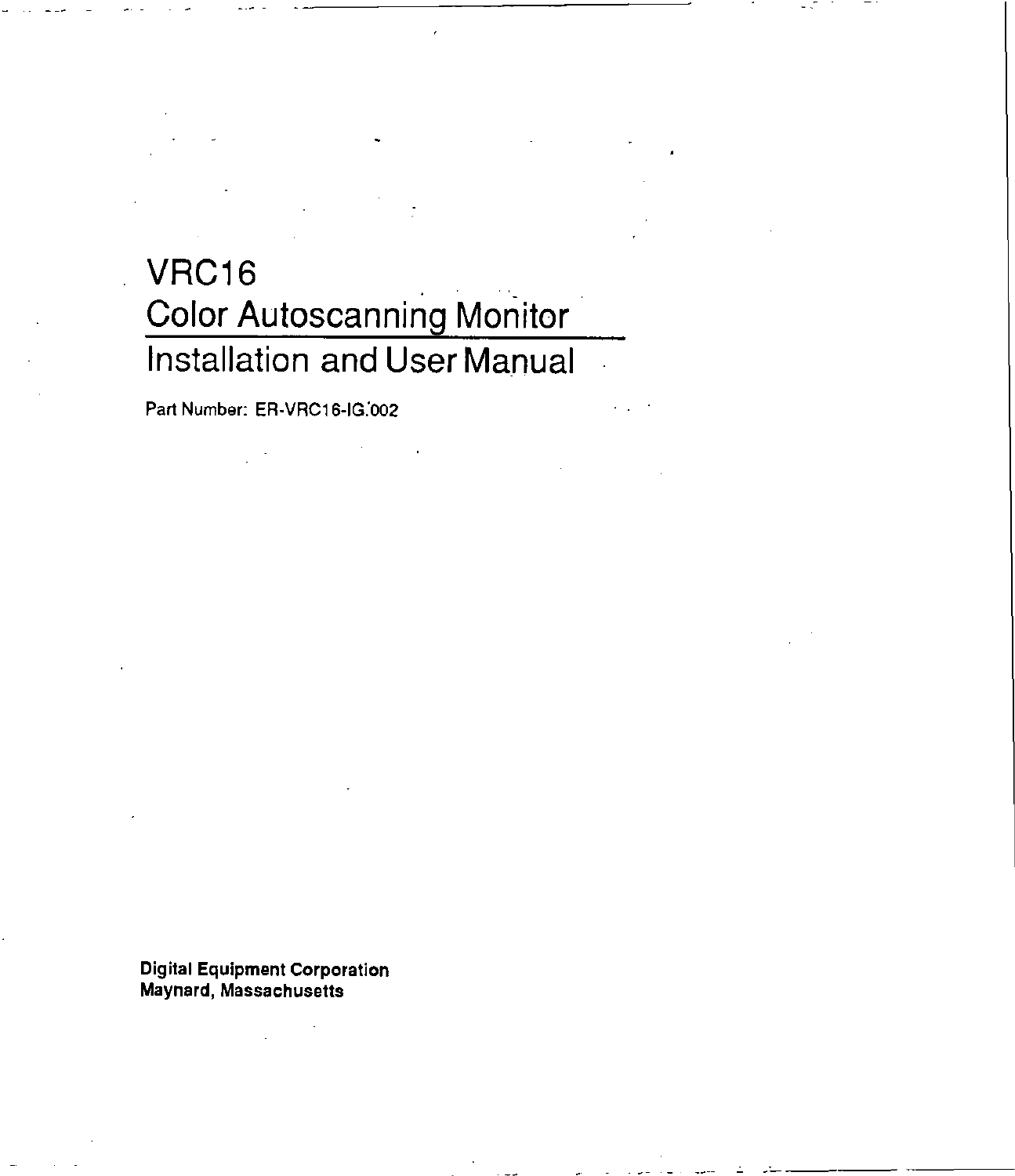#### August 1991

**The information in this document is subject to change without notice and should not be construed as a commitment by Digital Equipment Corporation. Digital Equipment Corporation assumes no responsibility for any errors that may appear in this document.** 

**Restricted rights: Use. duplication, or disclosure by the U.S. Government is subject**  to restrictions. as set forth in subparagraph  $(c)(1)(ii)$  of the Rights of Technical Data and Computer Software clause at DFARS 252.227-7013.

> I I  $\cdot$   $\vdots$

 $© Digital Equipment Corporation 1991.$ 

All Rights Reserved

applicationDEC, Digital, and the DIGIT AL logo are trademarks of Digital **Equipment Corporation.**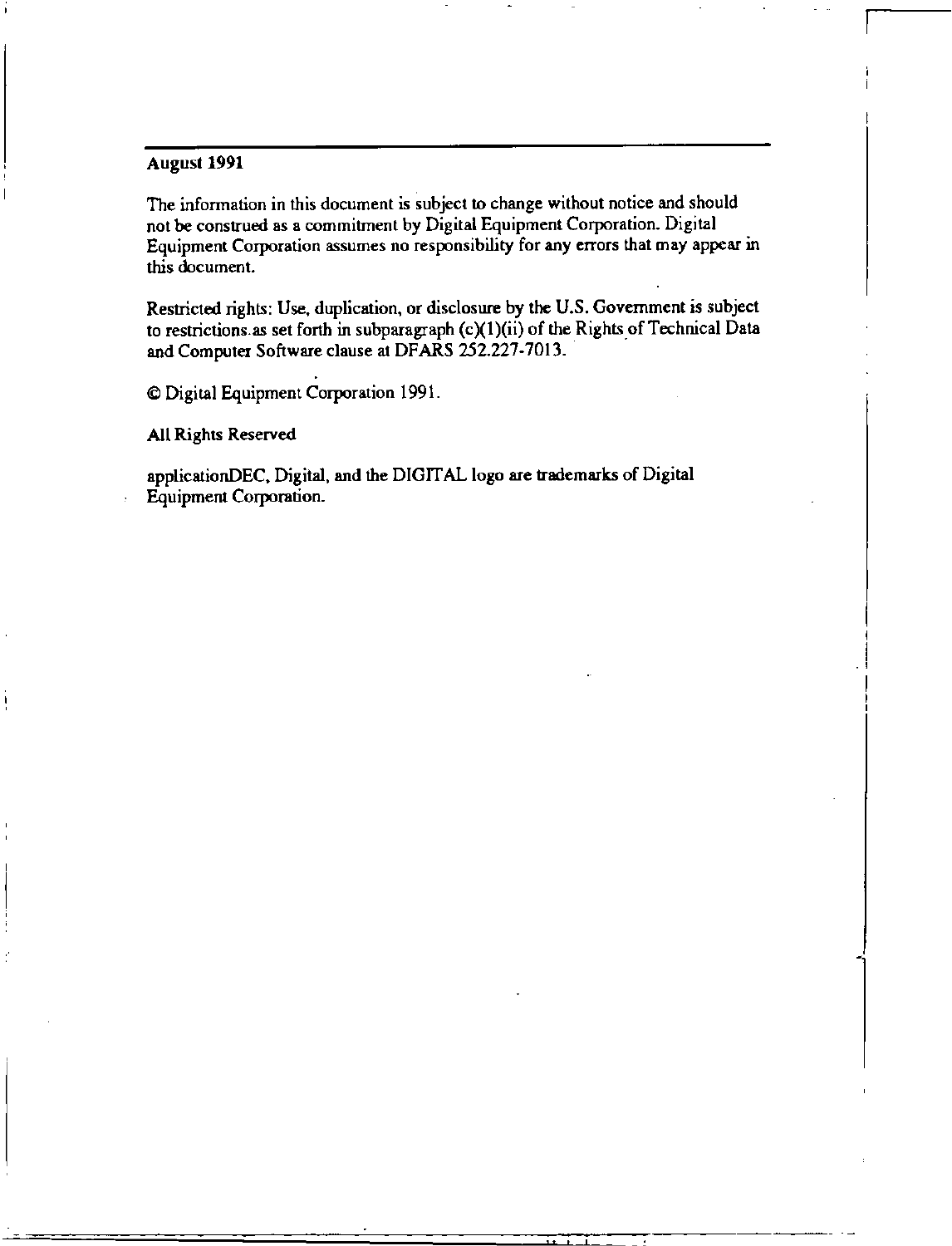### **WARNING**

To prevent fire or shock hazard, do not expose the unit to rain or moisture. Dangerously high voltages are present inside the unit. Do not open the cabinet. Refer servicing to qualified personnel only.

---- ----

#### FEDERAL COMMUNICATIONS COMMISSION (FCC) STATEMENT

This equipment has been tested and found to comply with the limits for A Class B digital device, pursuant to Part 15 of the FCC rules when operating only in modes up to and including 1024 x 768. When operated in the Class B mode, the following provisions apply:

These limits are designed to provide reasonable protection against harmful interference in a residential installation.

This equipment generates, uses and can radiate radio frequency energy and if not installed and used in accordance with the instructions, may cause interference to radio communications. However, there is no guarantee that interference will not occur in a particular installation. If this equipment does cause interference to radio or television reception, which can be determined by turning the equipment off and on, the user is encouraged to try to correct the interference by one or more of the following measures:

- Reorient or relocate the receiving antenna.
- Increase the separation between the equipment and the receiver.
- Connect the equipment into an outtet on a circuit different from that to which the receiver is connected.

When operating in modes greater than 1024 x 768 this monitor has been verified to meet FCC Class A standards. When operating in the Class A mode the following provisions apply:

These limits are designed to provide reasonable protection against harmful interference when used in a commercial environment.

This equipment generates, uses and can radiate radio frequency energy and if not installed and used in accordance with the instructions, *may* cause interference to radio communications.

Operation of this equipment in residential areas is likely to cause interfe(ence in which case the user will be required to correct the interference at his own expense.

To assure continued FCC emission limit compliance, the user must use Only the power supply cord and shielded;interface cable provided when connecting to a host computer, Also, any unauthorized changes or modifications to this equipment may void the users authority to operate this monitor.

#### CANADIAN DEPARTMENT OF COMMUNICATIONS STATEMENT

When operating in modes up to and including 1024 x 768 this equipment does not exceed Class B limits for radio noise emissions from digital apparatus set out in the Radio Interference Regulations of the Canadian Department of Communications. When operating in modes above 1024 x 768 this equipment complies with Class A limits tor radio noise emissions from digital apparatus. Operation in a residential area *may* cause unacceptable interference to radio and TV reception requiring the owner or operator to take whatever steps are necessary to correct the interference. Lors de son fonctionnement en mode inférieur ou égal à 1024 x 768 cet équipement n'émet pas de bruits radioélectriques dépassant les limites applicables aux appareils numériques de classe B. Ces limites sont prescrites dans le Règlement sur le brouillage radioélectrique édicté par le ministère des Communications du Canada. Pour un fonctionnement en mode supérieur à 1024 x 768 cet équipement n'émet pas de bruits radioélectriques dépassant les limites applicables aux appareils numériques de classe A. L'utilisation de cet équipement dans une zone résidentielle est susceptible de causer des interférences, auquel cas l'utilisateur devra, à ses frais, prendre les mesures correctives nécessaires.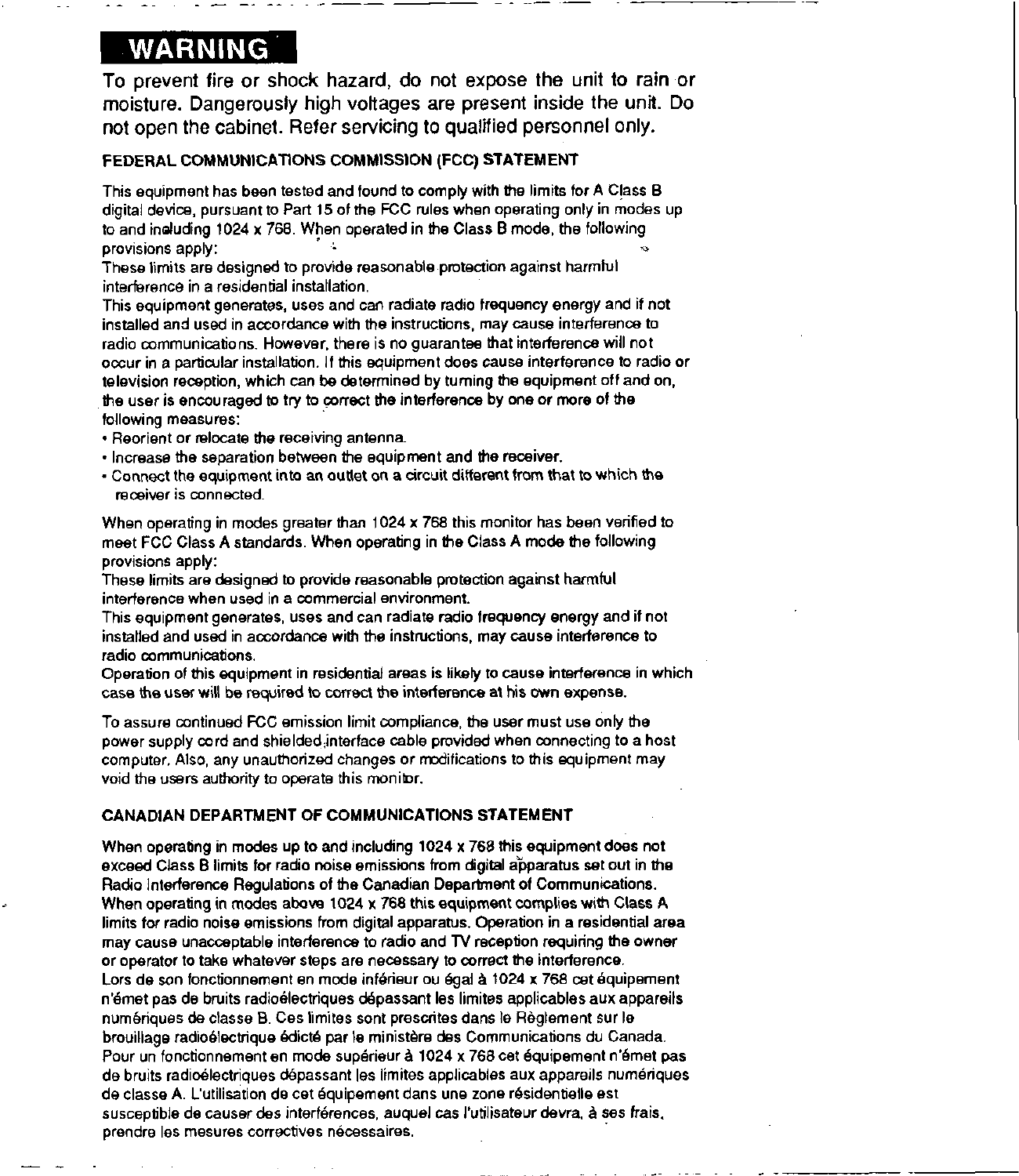# **CONTENTS**

 $\bar{z}$ 

 $\sim$ 

Ĭ.

| 3. OPERATION                         |  |
|--------------------------------------|--|
|                                      |  |
| <b>4. INSTALLATION</b>               |  |
|                                      |  |
|                                      |  |
| <b>5. USER INTERFACE SYSTEM</b>      |  |
| Factory Installed Display Settings10 |  |
|                                      |  |
|                                      |  |
|                                      |  |
| Installing Display Settings13        |  |
| 7. TROUBLESHOOTING 14                |  |
| <b>APPENDIX A</b>                    |  |
|                                      |  |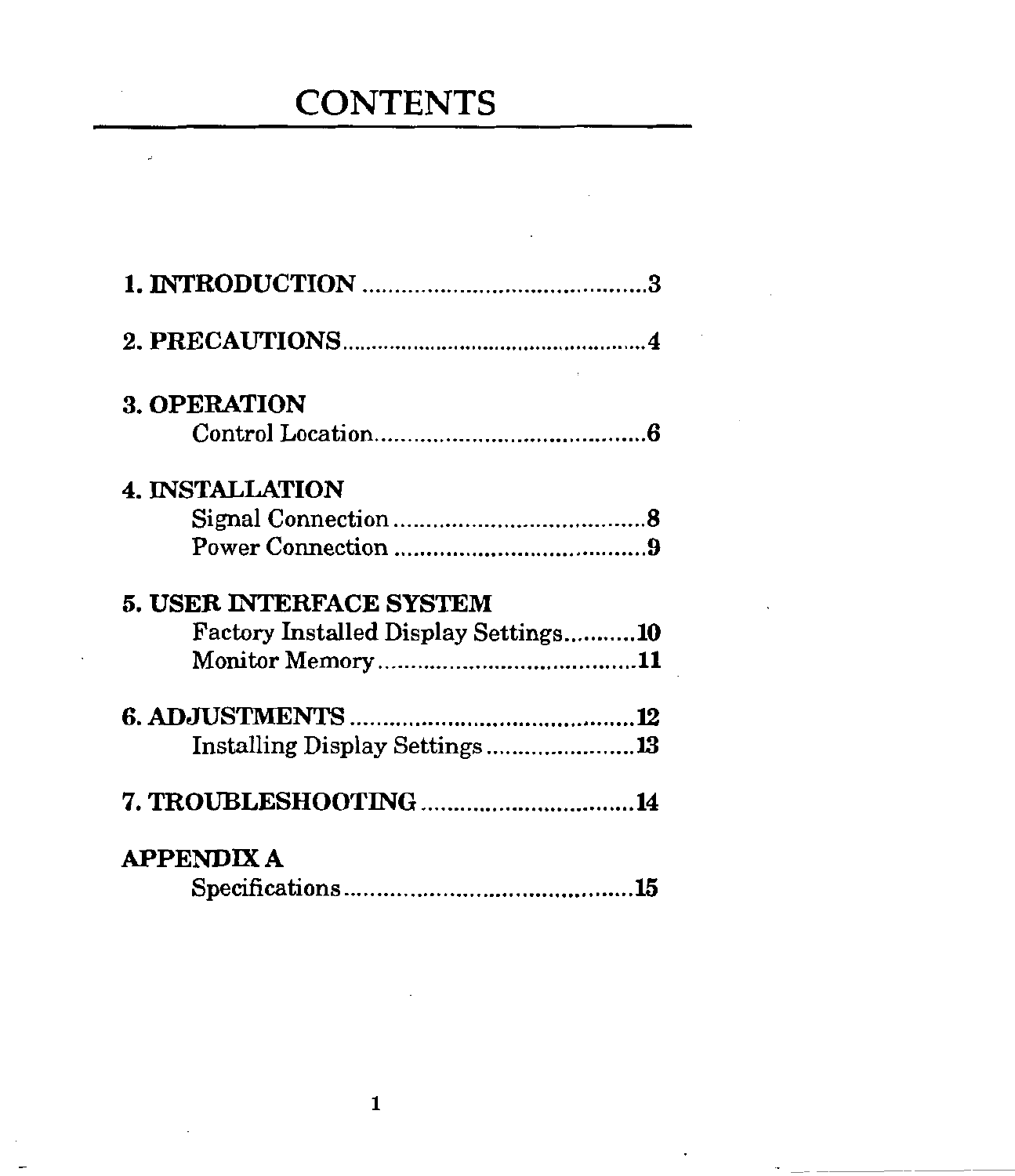## **Introduction**

The VRC16 is a 16v/17" high resolution color graphics display which is compatible with VGA, Super VGA, and 8514/A\* format standards.

It also offers the following additional features:

- 17 inch, full square, analog color CRT display
- Programmable MicroController Memory allows the user to adjust and store display settings for use with a variety of graphics adapter formats; up to 1280 x 1024 @ 66Hz (non-interlaced)
- Sync on green, separate composite sync, or separate horizontal and vertical sync capabilities
- Anti-glare screen
- Integral tilt and swivel base

**\*NOTE: Although this monitor will accept and run with interlaced timing rates, interlaced modes are discouraged due to objectionable image flicker.**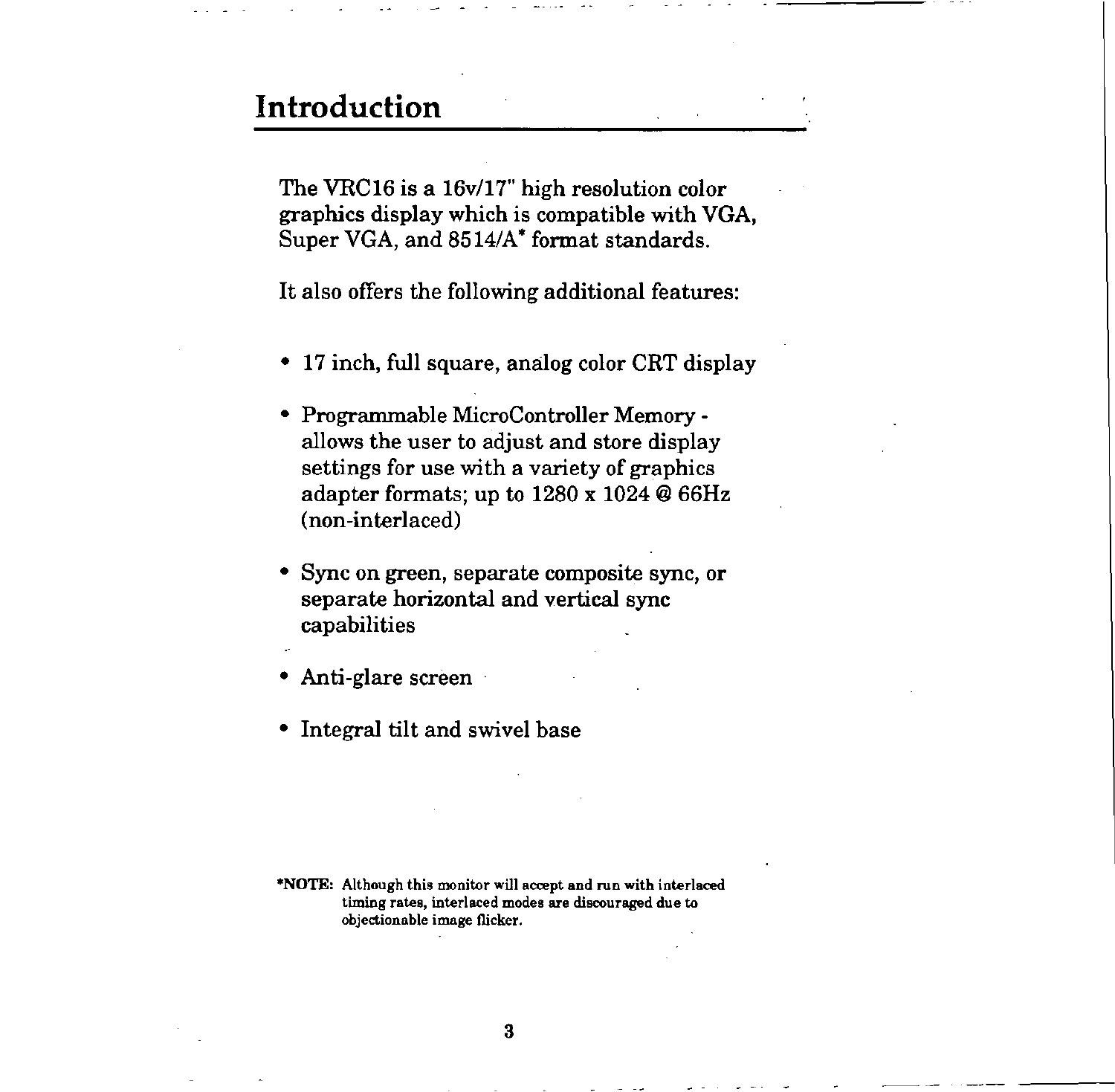## **Precautions**

### On Safety

ă.

- This monitor contains a universal power supply that will automatically sense and operate on any voltage between 88 - 132 or 180 - 264. Therefore, no manual adjustment is necessary when changing between power systems.
- Should any liquid or solid object fall into the cabinet, unplug the unit and have it checked by qualified service personnel before operating it any further.
- To disconnect the AC power cord, pull it out by the plug. Never pull the cord itself.
- The CRT face plate builds up electrostatic charge during normal operation. If you are moving your monitor, leave it powered off for at least 3 minutes before unplugging the AG line cord.

#### **On Installation**

- Allow adequate air circulation to prevent internal heat build - up. Do not place the unit on surfaces (rugs, blankets, etc.) or near materials (curtains, draperies) that may block the ventilation holes.
- Do not install the unit in a location near heat sources such as radiators or air ducts, or in a place subject to direct sunlight, excessive dust, mechanical vibration or shock.

4

 $\begin{array}{c} \n\downarrow \\ \n\downarrow \\ \n\end{array}$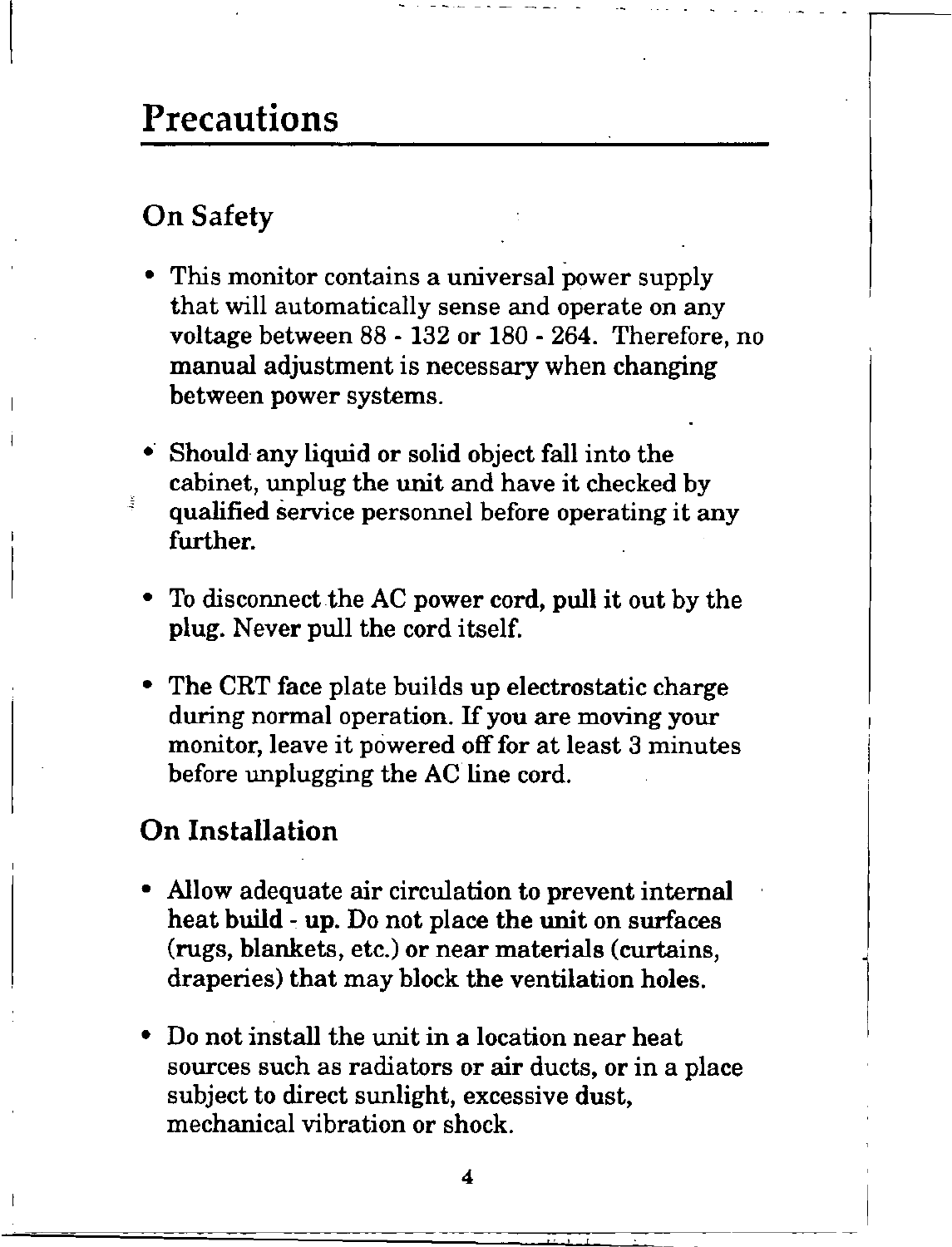- Keep the monitor isolated form any electromagnetic device such as other display monitors, audio speakers, fans, etc., by at least 3 feet (1 meter) apart. They may cause flicker and/or color impurity.
- If the color purity is affected by such devices, turn off the power for at least three seconds, then turn it -on again, so that the degauss circuit activates. Make sure that the monitor is powered on for more than seven minutes before the next degaussing cycle. Call Digital Customer Services, if the color purity defect is still visible.

#### **On Cleaning**

• To keep the unit looking brand new, periodically clean it with a soft cloth. Stubborn stains may be removed with a cloth lightly dampened with a mild detergent solution. Never use strong solvents such as thinner or benzine, or abrasive cleansers since these will damage the cabinet. As a safety precaution, unplug the unit before cleaning it.

#### **On Repacking**

• Do not throw away the carton and packing materials. They make an ideal container in which to transport the unit. When shipping to another location, repack it as illustrated on the carton.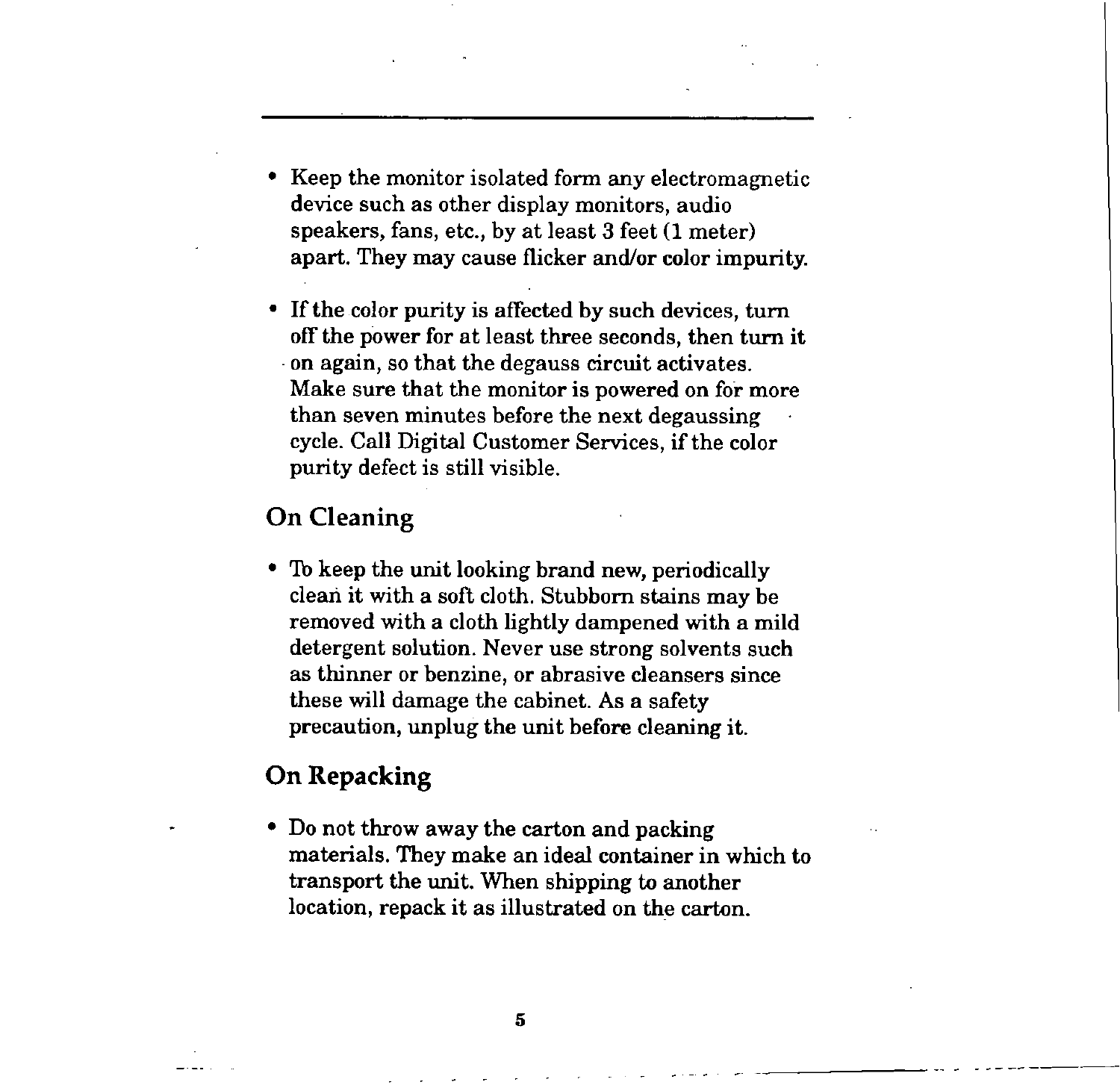# **Operation**

## **Control Locations**





**1. Power Indicator** 

Lights when AC power to monitor is **ON.** 

**2. User Interface Control Panel** 

 $\ddot{\mathcal{L}}$ 

See expanded view, page 7, for details.

 $\mathcal{L}$  $\vert$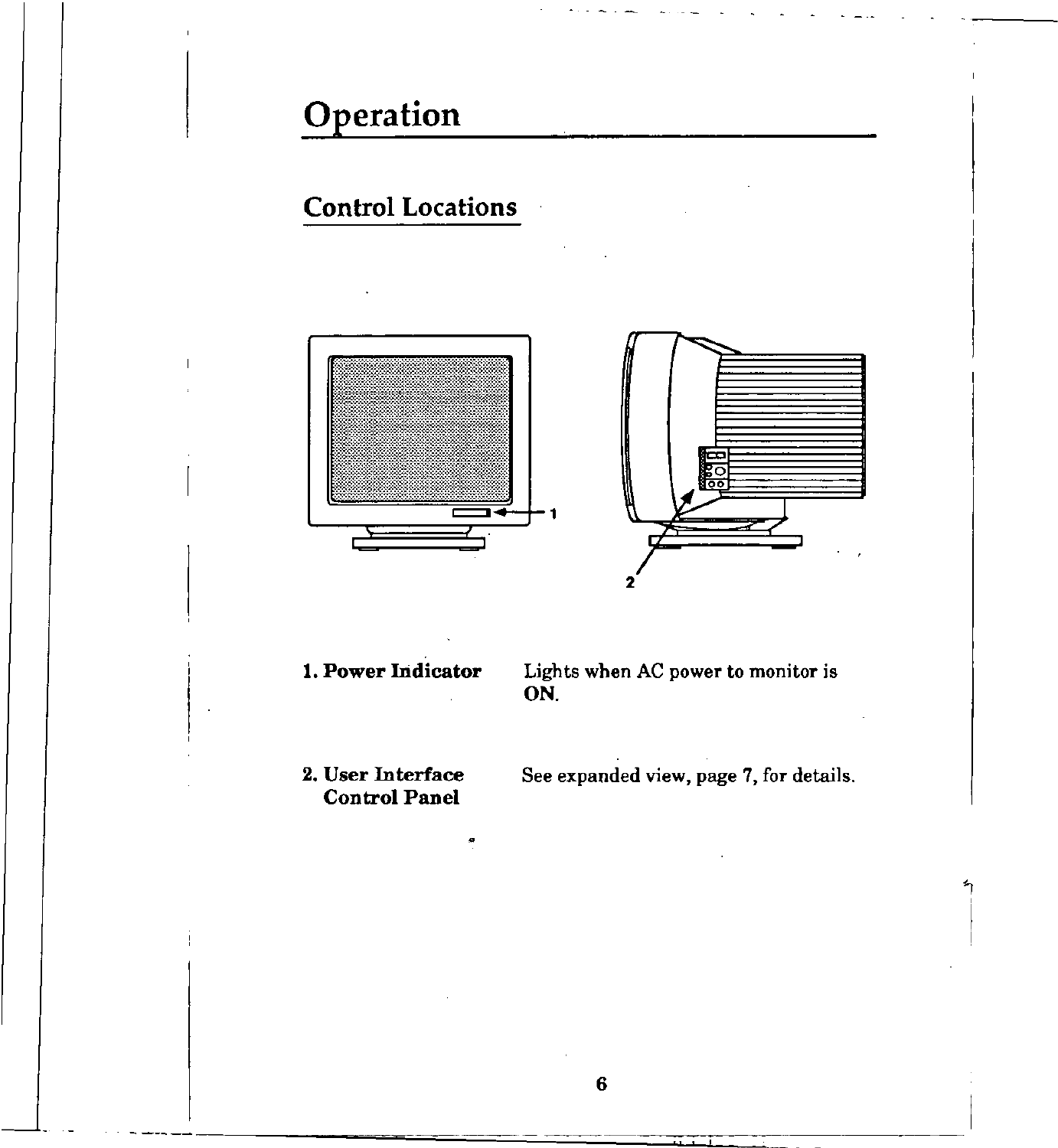## User Interface Control Panel

 $\bar{Y}$ 

 $\ddot{\phantom{a}}$ ٠,

 $\bar{\epsilon}$ 

 $\mathbb{R}$ 



| 1. Power Switch                  | Turns AC power to the monitor<br>ON $(T)$ , and OFF $(TO)$ .                                                                     |
|----------------------------------|----------------------------------------------------------------------------------------------------------------------------------|
| 2.,3. Calibration<br>Pushbuttons | Used in conjunction with the Icon Selector<br>to adjust display settings.<br>See "User Interface System" for further<br>details. |
| 4. Icon Selector                 | Selects a display setting for readjustment.                                                                                      |
| 忽<br>5. Recall Button            | Recalls factory installed display settings<br>(if any) for the current mode.                                                     |
| 6. Brightness Knob               | Adjusts the background brightness of the<br>display. Push knob to pop up, push again<br>to lock.                                 |
| 7. Contrast Knob                 | Adjusts the contrast level between the<br>background and foreground of the display.<br>Push knob to pop up, push again to lock.  |

 $\frac{1}{M^2}$ 

7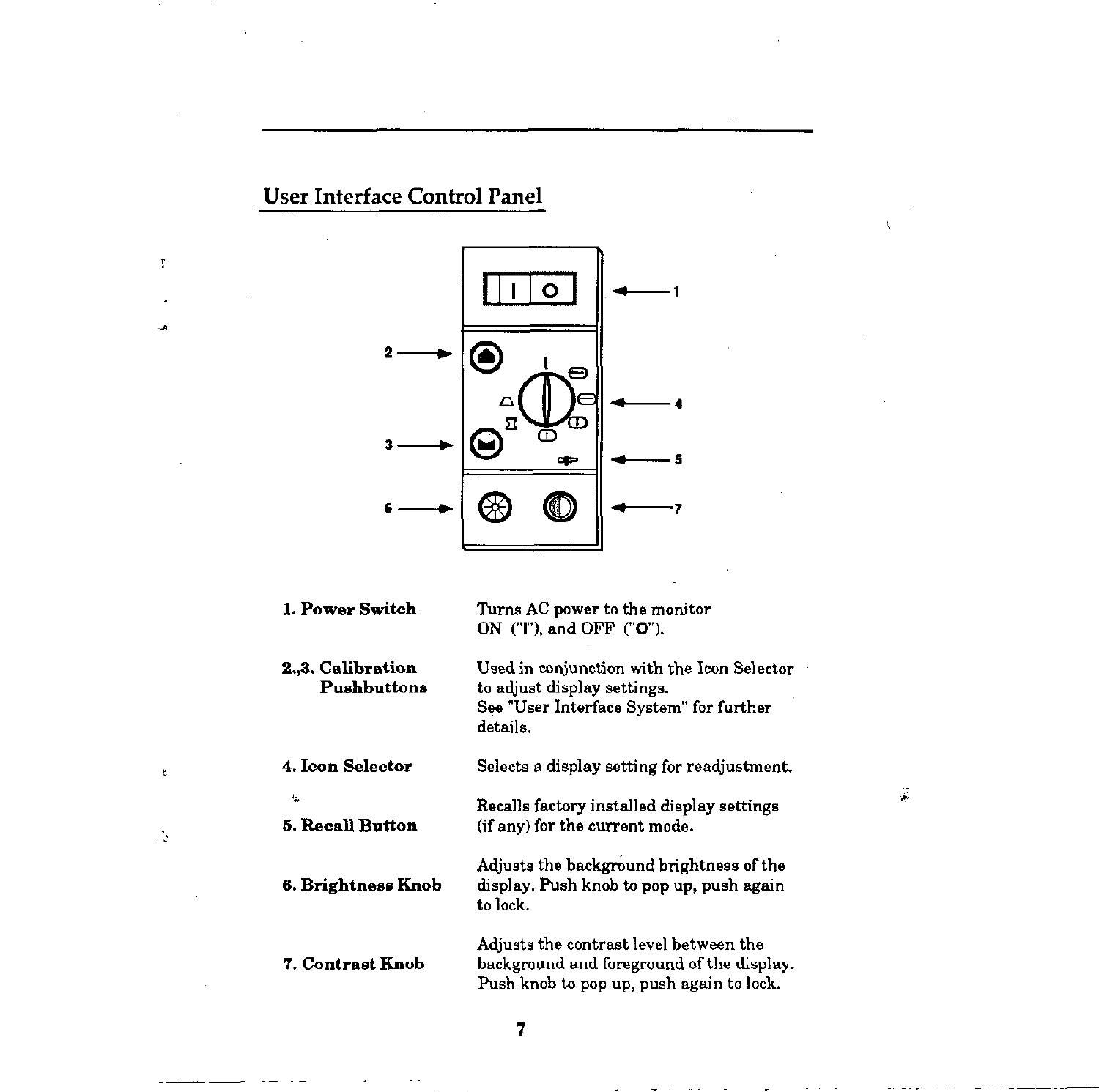## Installation

#### Preparation

Ensure that you have the following items prior to beginning installation:

- Power Cord for Monitor
- Shielded Cable for Connection to the System
- **Monitor**

#### **Important: Ensure that the monitor and computer system are OFF before beginning installation.**

### **Signal Connection**



The VRC16 has sync on green, separate composite sync, and separate horizontal and vertical sync capabilities. Determine the sync requirements of your video display controller and connect the appropriate cables as detailed on the following chart.

Refer to your system or graphics controller card installation or user manual for additional information.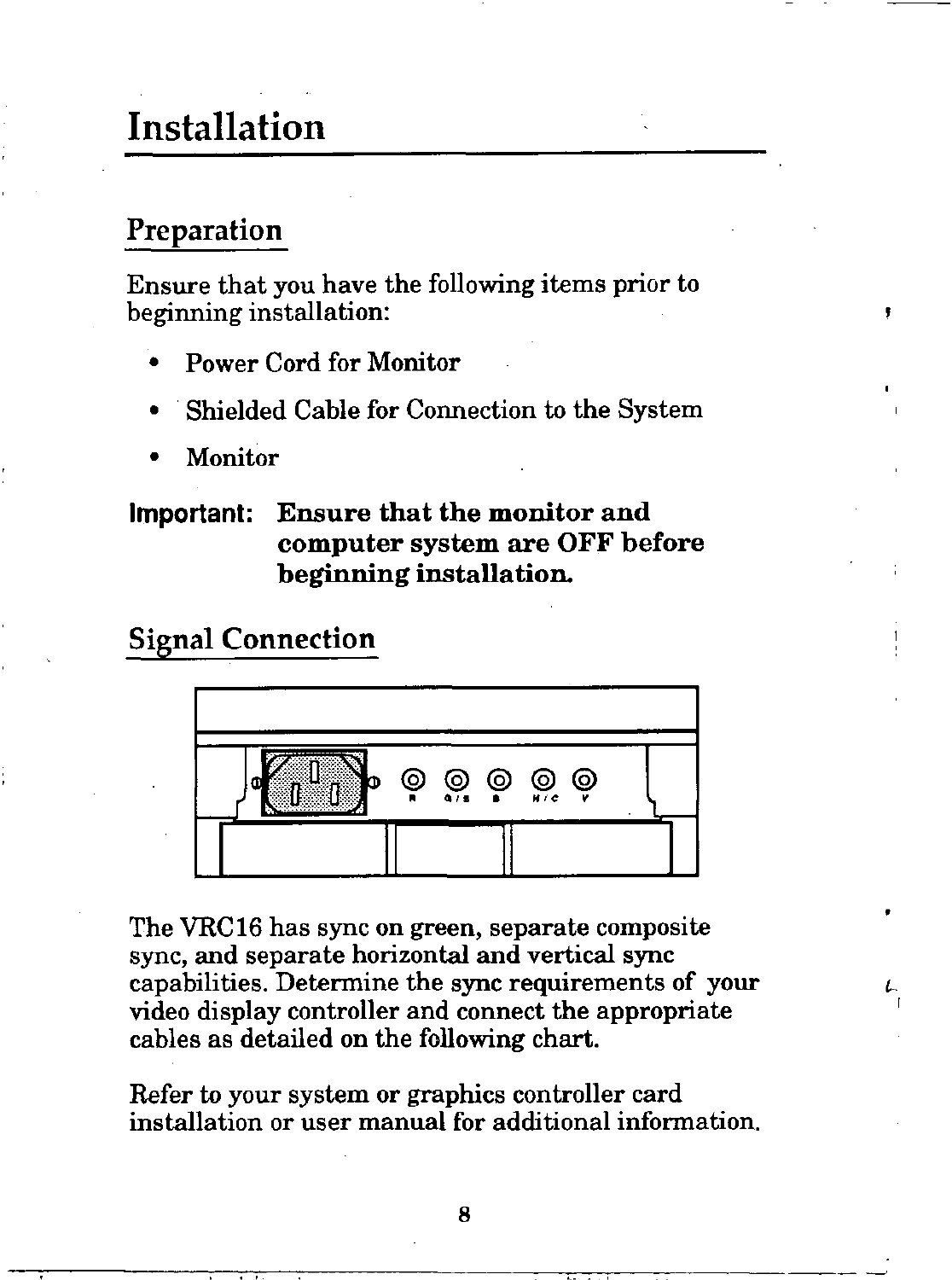| <b>BNC Connection Guide</b> |  |  |  |  |  |  |  |  |  |  |  |  |  |  |  |  |  |  |  |  |  |  |
|-----------------------------|--|--|--|--|--|--|--|--|--|--|--|--|--|--|--|--|--|--|--|--|--|--|
|-----------------------------|--|--|--|--|--|--|--|--|--|--|--|--|--|--|--|--|--|--|--|--|--|--|

| <b>BNC</b> | Separate Horiz. | Comp. Sync on              | Separate Comp. |
|------------|-----------------|----------------------------|----------------|
|            | and Vert. Sync  | Green                      | <b>Sync</b>    |
|            | applicationDEC  | <b>Digital Workstation</b> |                |
| R          | Red             | Red                        | Red            |
| G/S        | Green           | Green(Sync)                | Green          |
| в          | <b>Blue</b>     | Blue                       | Blue           |
| H / C      | Horizontal      | Do Not Connect             | Vert. / Horiz. |
| v          | Vertical        | Do Not Connect             | Do Not Connect |

#### Power Connection

 $\bar{\mathbf{v}}$ 

 $\epsilon$ 

 $\mathcal{L}_{\mathcal{A}}$ 



- First, connect the power cord, supplied with the system, to the monitor (A).
- Next,\_plug the cord into a properly grounded electrical outlet **(B),** or workstation convenience outlet (C).
- Turn on the computer system.
- Turn the monitor on by pressing the power switch to the "I" position. The Power Indicator LED will light. Allow approximately 30 seconds for an image · to appear.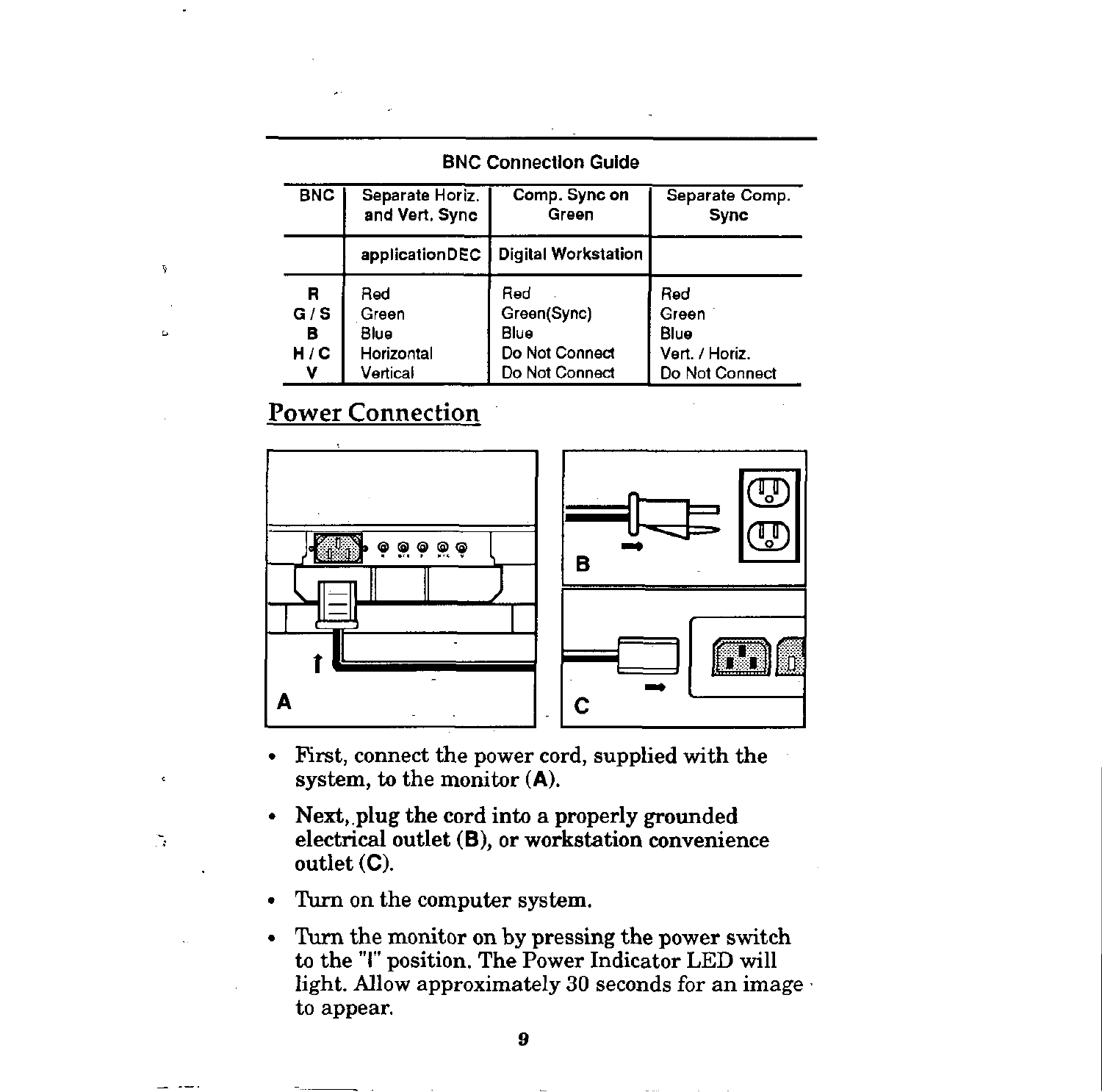## User Interface System

## Pre-defined Modes with Factory Installed Display Settings

|    | <b>Mode Description</b> | <b>Resolution</b> |                  | Refresh   |    |
|----|-------------------------|-------------------|------------------|-----------|----|
| 1  | VGA                     | 640 x 480         | $NI^*$           | 59.94 Hz  |    |
| 2  | VGA Compatible          | 640 x 350         | NI               | 70.09 Hz  |    |
| 3  | VGA Compatible          | 640 x 400         | NI               | 70.09 Hz  |    |
| 4  | Ergonomic VGA           | 640 x 480         | N <sub>I</sub>   | 72.15 Hz  |    |
| 5  | 8514/A Standard         | $1024 \times 768$ | $I^{\star\star}$ | 86.64 Hz  |    |
| 6  | Super VGA               | $800 \times 600$  | NI               | 56.16 Hz  |    |
| 7  | Ergonomic 1K            | $1024 \times 768$ | NI               | 70.07 Hz  |    |
| 8  | 1K VGA                  | $1024 \times 768$ | NI               | 59.708 Hz |    |
| 9  | Ergonomic Super VGA     | 800 x 600         | NI               | 72.11 Hz  |    |
| 10 | Digital Workstation     | 1280 x 1024 NI    |                  | 66.51 Hz  |    |
| 11 | Digital Workstation     | $1024 \times 768$ | $\mathbf{M}$     | 72.0      | Hz |
| 12 | User Defined            |                   |                  |           |    |
| 13 | User Defined            |                   |                  |           |    |
| 14 | User Defined            |                   |                  |           |    |

• Non Interlaced

•• Interlaced

If your input signal is not one of these Pre-defined modes, you can install a User Defined mode by following the procedure on page 13.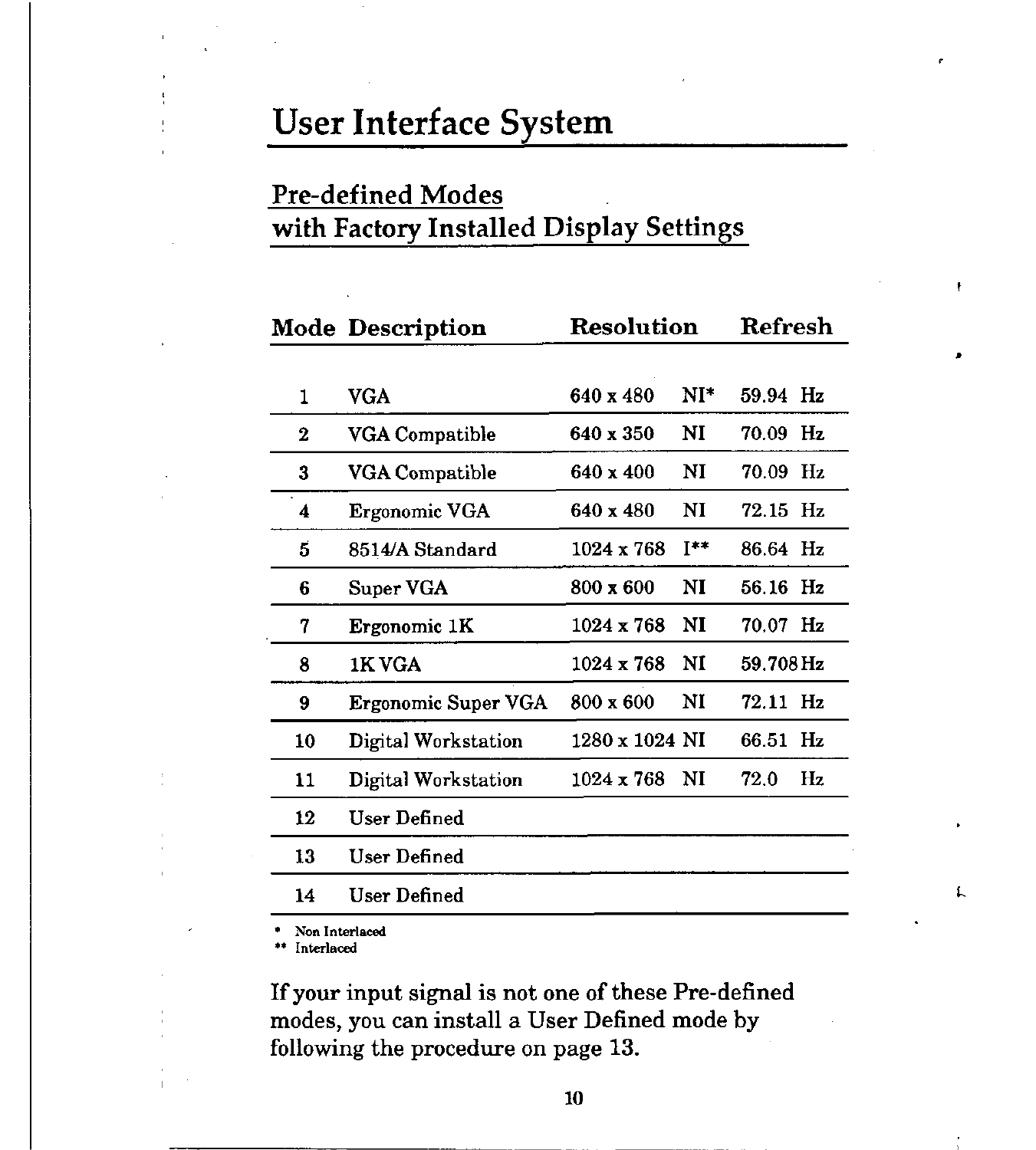### Monitor Memory and the Automatic Overwrite Feature

#### **Memory**

The VRC16 can retain up to 14 separate display modes. These may be either:

- **Pre-defined** modes which are set by the factory, or
- **User Defined** modes which are input by the operator.

The table on page 10 shows the factory Pre-sets.

#### **Automatic .Overwrite**

Automatic overwrite occurs after all 14 modes have been filled. Thereafter, whenever another new mode is defined an older *User Defined* mode will be overwritten on a **first** in-**first out** basis. Pre-defined modes *cannot* be overwritten.

#### **Recall Button**

Ż,

When operating in a Pre-defined mode this button can be used to recall the factory installed display settings. The Icon Selector Switch must be in a calibrate position for the settings to be recalled. All user installed adjustments to that mode will be replaced. This button has no effect while operating in a User Defined mode.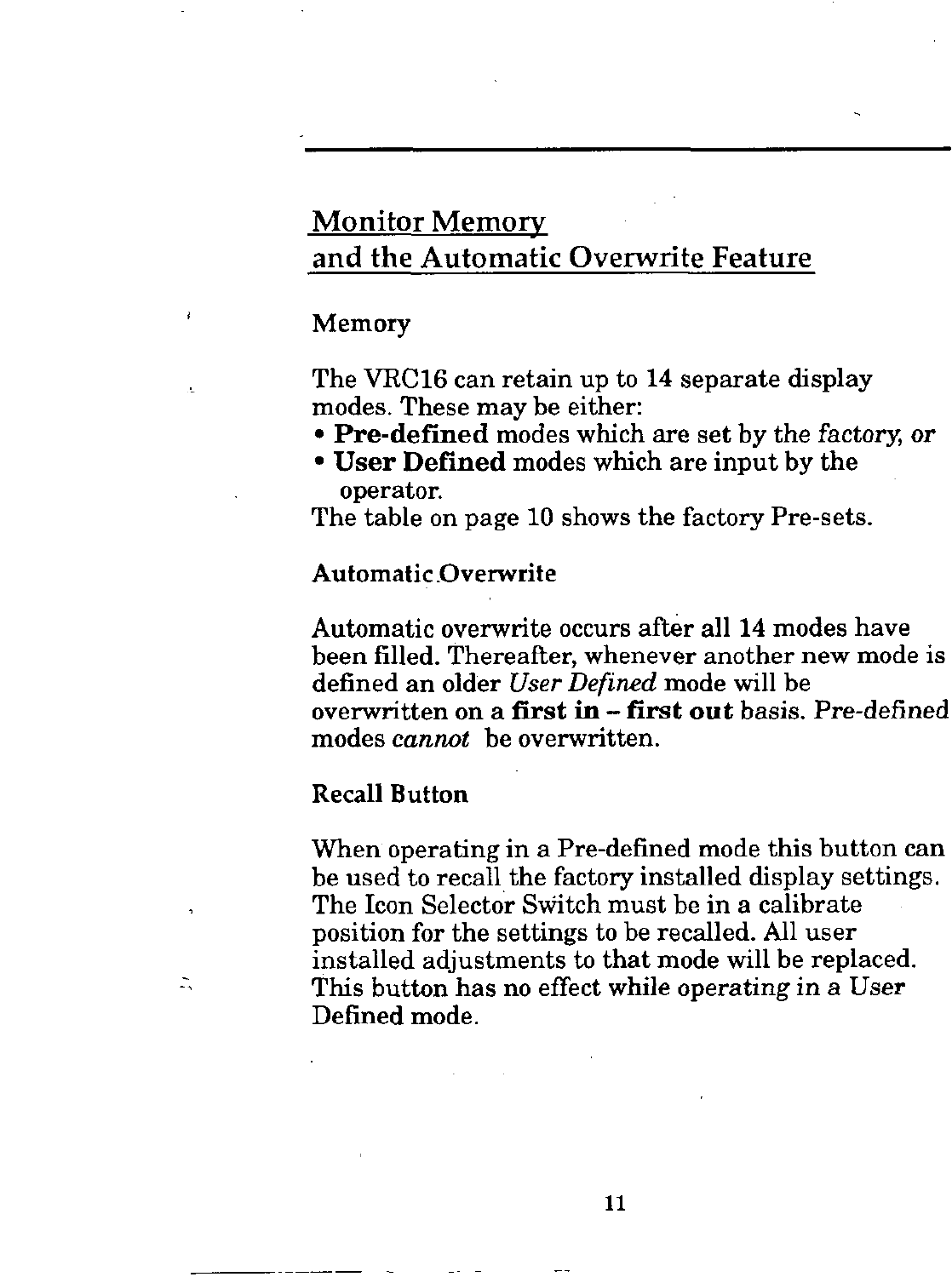# **Adjustments**

ł

### **Calibration Control Buttons**



e

Increment Button Decrement Button

| <b>ICON</b> | <b>FUNCTION</b>                                                                                                                                                                            |    |
|-------------|--------------------------------------------------------------------------------------------------------------------------------------------------------------------------------------------|----|
|             | Operate-The monitor operates normally while in this<br>position.                                                                                                                           |    |
|             | Horizontal Size-Controls overall width of the image.<br>Use increment button to increase; decrement to decrease.<br>Optimal size is approximately 300 mm wide.                             |    |
|             | <b>Horizontal Position-Horizontally centers the image.</b><br>Use increment to move right; decrement to move left.                                                                         |    |
|             | Vertical Size-Controls overall height of the image.<br>Use increment to increase; decrement to decrease.<br>Optimal size is approximately 225 mm high.                                     |    |
|             | Vertical Position-Vertically centers the image. Use<br>increment to move image up; decrement to move down.                                                                                 |    |
|             | <b>Barrel Geometry-Controls straightness of image edges.</b><br>Use increment to increase convex flex; decrement to<br>increase concave flex.                                              | ۶. |
|             | Trapezoid Geometry-Controls parallelism of image<br>edges. Use increment to decrease top width and increase<br>bottom width; decrement to decrease bottom width and<br>increase top width. |    |
|             |                                                                                                                                                                                            |    |

\_\_\_\_\_j

À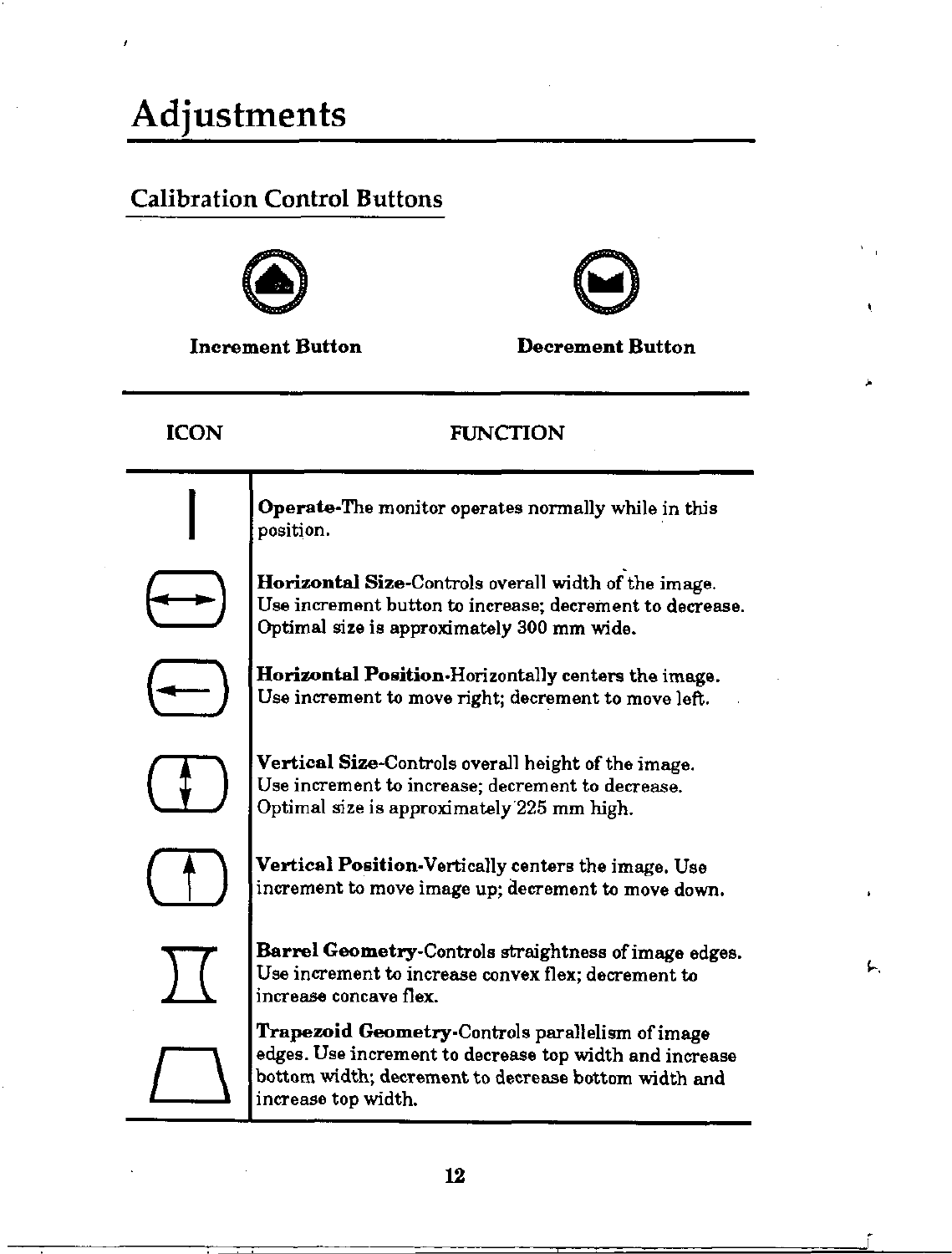#### Installing Display Settings

Ń

The,VRC16's MicroController analyzes the signal input and selects a display mode from its memory. Using the **User Interface System** the operator can either modify the settings provided, or create a new mode by installing new settings as follows:

- **L** Select an appropriate *full size* alignment screen and display it on the monitor. Refer to your graphics adapter user's manual for instructions on selecting an alignment screen.
- **2.** Activate the calibration mode by rotating the **Icon Selector Switch** clockwise, out of the **Operate**  position, and into the first desired calibration position. (See the chart on page 12 for details.)
- **3.** Adjust the image as required by using the **Calibration Control Buttons.** The buttons can be operated in either 1) discrete steps (by pressing once and releasing); or, 2) continuously (by pressing and holding). Continuous adjustment increases the rate of adjustment the longer the button is depressed.
- **4.** Complete the calibration by rotating through the remaining positions and making any further adjustments as needed.
- **5.** To save the adjustments to memory, rotate the switch counterclockwise to return to the **Operate** position. The monitor will now operate with the new settings until further adjustments are made, or until the recall button is pressed.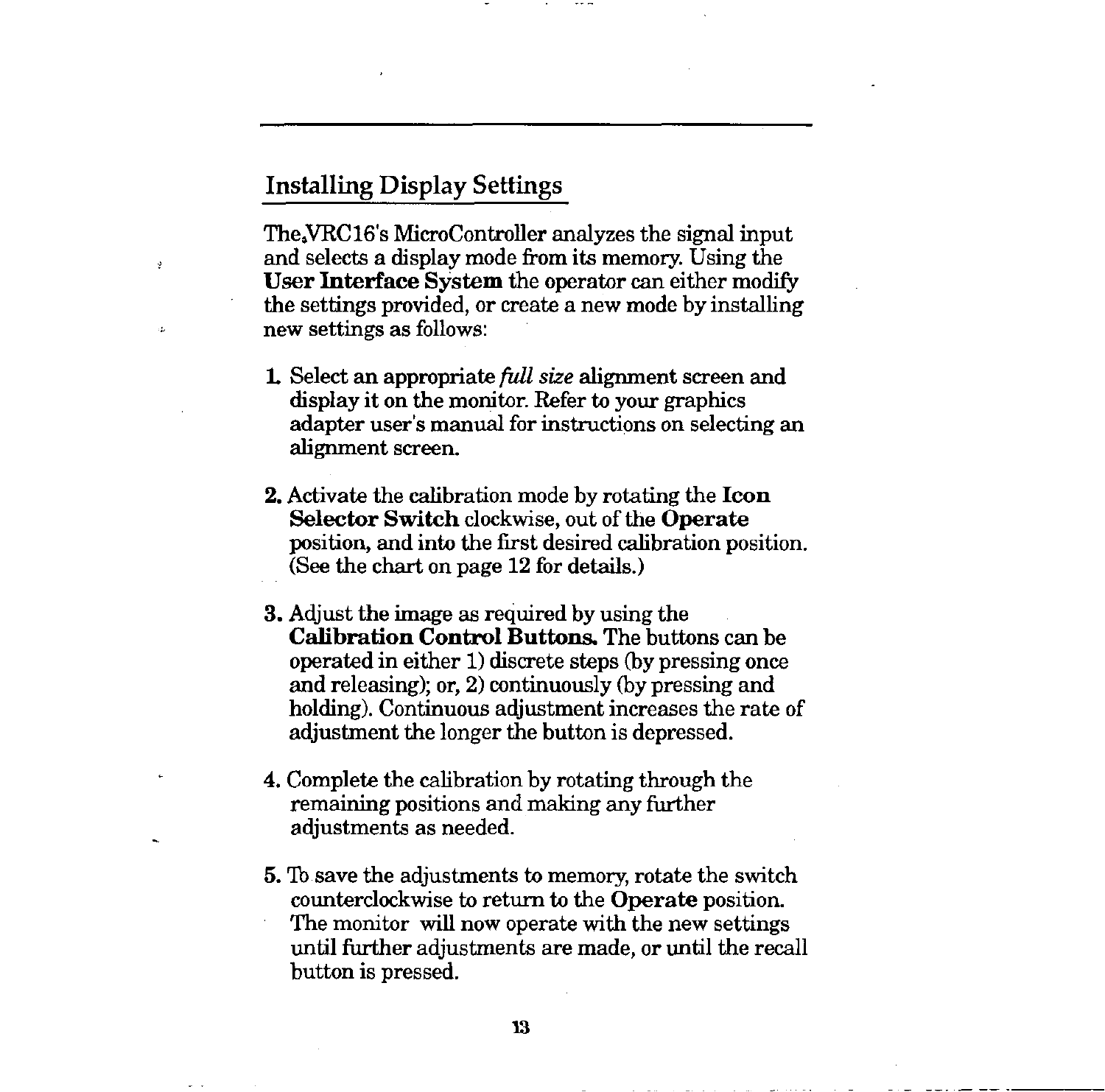# **Troubleshooting**

| Problem:                                          | <b>Check:</b>                                                                                                                                                                                                                                                          |
|---------------------------------------------------|------------------------------------------------------------------------------------------------------------------------------------------------------------------------------------------------------------------------------------------------------------------------|
| •No image on the display<br>and LED is not lit    | • AC cord is plugged in<br>$\bullet$ Power switch is ON                                                                                                                                                                                                                |
| • No image on the display,<br>but LED is lit      | $\bullet$ Icon Selector Switch is in<br>the Operate position<br>*Signal cables are connected<br>*Sync cables are connected to the<br>correct BNC inputs<br>*Brightness and Contrast<br>adjustments<br>•Input signal is within range of<br>monitor (See Specifications) |
| •Image is too big or too<br>small for the display | •Horizontal Size adjustment<br>•Vertical Size adjustment                                                                                                                                                                                                               |
| •Image is not centered<br>on the display          | •Horizontal Position<br>adjustment<br>•Vertical Position<br>adjustment                                                                                                                                                                                                 |
| •Image is distorted                               | •Barrel Geometry adjustment<br><b>*Trapezoid Geometry adjustment</b>                                                                                                                                                                                                   |
| •Colors are abnormal or<br>impure                 | *Signal cables are connected to<br>the correct BNC inputs<br>高空<br>• Activate the degauss circuit by<br>switching the monitor off for at<br>least three seconds. Then power<br>back on.                                                                                |

, I

 $\mathbf{r}_{\parallel}$ 

**NOTE: If problem persists, contact an authorized dealer for further assistance,** 

**14**